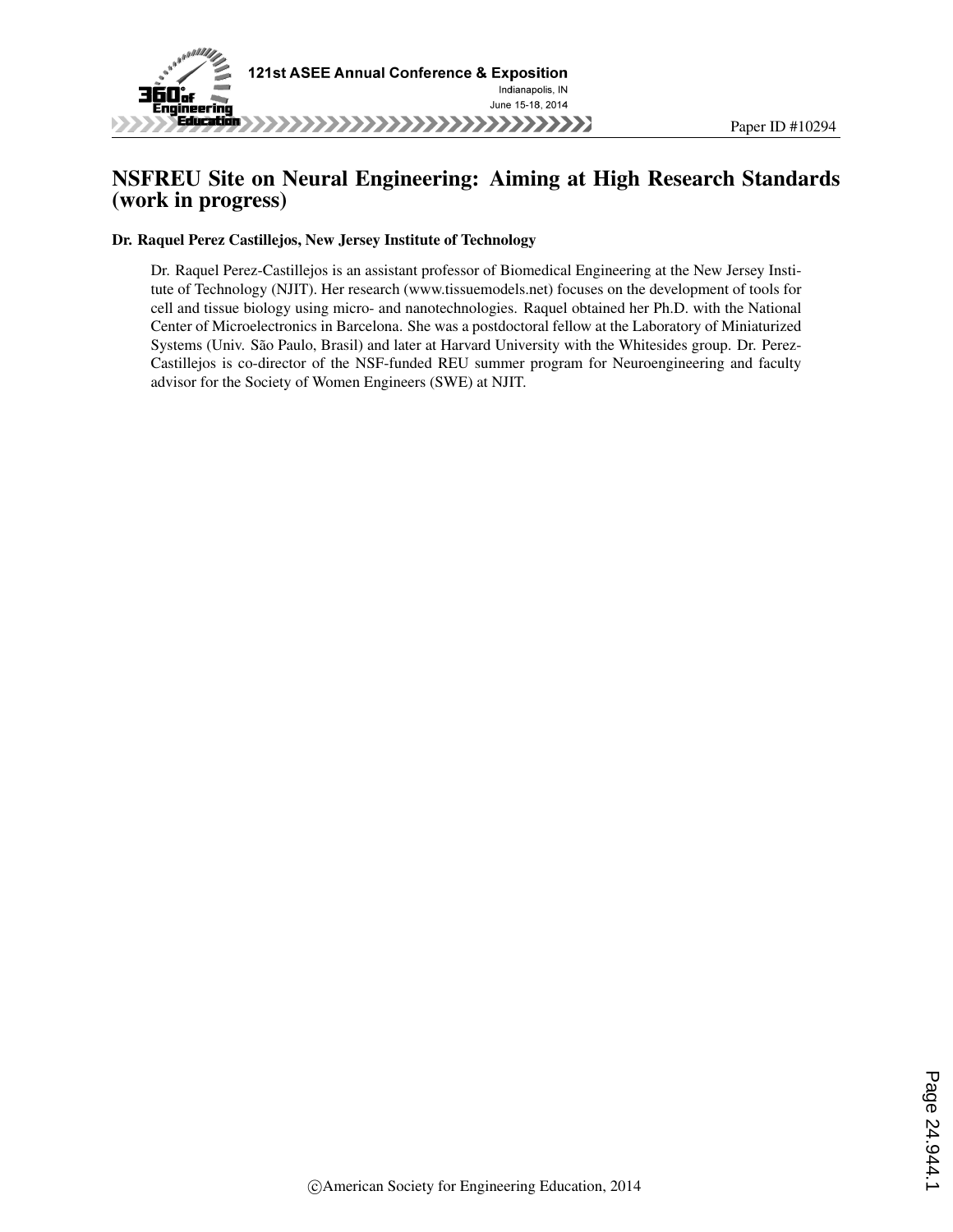# **NSF-REU Site on Neural Engineering: Aiming at Professional Research Standards**

As described by the National Science Foundation (NSF), REU sites are summer programs that offer Research Experiences to Undergraduates with the goal of "engag[ing] a number of students in research." In NSF-funded REU programs, about ten students from different parts in the country meet at the REU hosting institution and perform research and career-development activities for 10 weeks. The NSF-funded REU program at our Institute is the first one that focuses on Neural Engineering: a hot topic in research and also highly sought after by students. Neural engineering is a rapidly growing interdisciplinary research area that takes an engineering approach to analyze neurological function and to understand, repair, replace, or enhance the nervous system. The main goal of a neural engineer is to develop solutions to neurological and rehabilitative problems. The REU site in neural engineering (NEURON REU) at the New Jersey Institute of Technology (NJIT) is led by our biomedical engineering department in collaboration with the medical school. The two institutions collaborating for the NEURON REU are strategically located only 3 blocks apart from one another and they have a joint Ph.D. program, which attests to their long-time research collaboration.

Our REU program is organized in research teams consisting of 2-3 students each. Teams work on topics within the 4 main tracks of the very interdisciplinary field of neural engineering: *Materials for neural tissue engineering*; *Neurofunctional and neurobehavior analysis*; *Multicellular neural tissue engineering*; and *Neuromuscular control*. <sup>1</sup> In addition to introducing and encouraging students to pursue advanced degrees in the area of neural engineering, the REU site focuses on preparing students for productive careers in research—either in academia or industry—by means of (a) introducing students to the research process; (b) mentoring students to become independent, intellectual thinkers; and (c) teaching the art of technical communication. With their application form, students select two of the 4 tracks, which helps matching selected applicants with research projects in their favorite topics within neural engineering.

Each student research team has a research project and receives the support of one main faculty advisor, one graduate coach, and two or more supporting faculty advisors who work in a similar area of research as the main faculty advisor. The main faculty advisor defines the general hypothesis/ goal of the research project and hosts the student team in her/his laboratory. The graduate coach is a graduate student—an advanced master's student or a PhD candidate—in the laboratory of the main faculty advisor. Graduate coaches introduce the student team to the basic use of instruments and tools in the lab as well as they serve as mentors for the student team helping them with everyday questions such as how to access the resources available in core facilities in campus or how to locate a substance in the chemical stockroom. Typically, graduate coaches do not contribute intellectually to the research project of the student team and do not typically become co-authors in publications stemming from the research carried out by the research teams. The supporting faculty advisors are faculty members who provide the student team with technical help or resources for their research project. Supporting faculty may be collaborators of the main faculty, may donate cells or animal models, provide access and training for the use of an instrument, or guidance in coding a script on specific software, for example. Supporting faculty also serve as pre-submission reviewers for the poster and abstract developed by the student research team.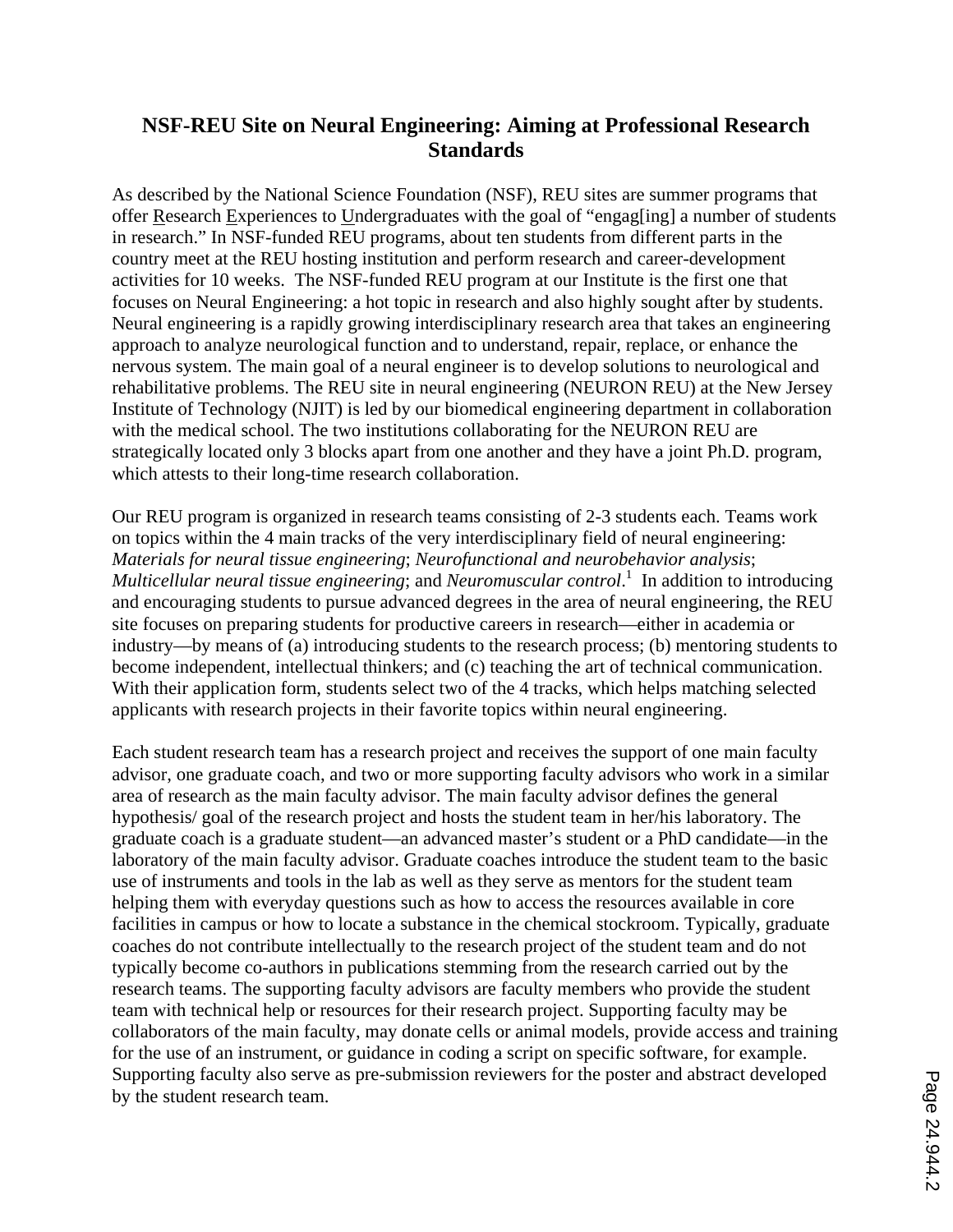|   | W1                                                                                                                                                                                       | W <sub>2</sub> | W <sub>3</sub> | W4         | W <sub>5</sub> | W <sub>6</sub> | W7         | W <sub>8</sub>          | W <sub>9</sub> | <b>W10</b>   |
|---|------------------------------------------------------------------------------------------------------------------------------------------------------------------------------------------|----------------|----------------|------------|----------------|----------------|------------|-------------------------|----------------|--------------|
| M | <b>WELC</b>                                                                                                                                                                              | <b>MMM</b>     | <b>MMM*</b>    | <b>MMM</b> | $MM^*$         | <b>MMM</b>     | $MM^*$     | <b>MMM</b>              | <b>MMM</b> *   | <b>MMM</b>   |
|   | <b>WELC</b>                                                                                                                                                                              | R              | R              | R          | R              | R              | R          | R                       | R              | R            |
| т | $O-S$                                                                                                                                                                                    | R              | R              | R          | R              | R              | R          | R                       | R              | R            |
|   | O-WS                                                                                                                                                                                     | R              | R              | R          | R              | R              | R          | R                       | R              | R            |
| w | R                                                                                                                                                                                        | R              | R              | R          | R              | R              | R          | $\overline{\mathsf{R}}$ | R              | $\mathsf{R}$ |
|   | R                                                                                                                                                                                        | R              | R              | R          | R              | R              | R          | $\mathsf R$             | R              | R            |
| R | R                                                                                                                                                                                        | <b>RMM</b>     | <b>RMM</b>     | <b>RMM</b> | <b>RMM</b>     | <b>RMM</b>     | <b>RMM</b> | <b>RMM</b>              | <b>RMM</b>     | <b>RMM</b>   |
|   | R                                                                                                                                                                                        | R              | R              | R          | R              | R              | R          | R                       | R              | R            |
| F | <b>WS</b>                                                                                                                                                                                | S              | <b>WS</b>      | S          | V              | <b>WS</b>      | v          | <b>inPP</b>             | v              | allPP        |
|   | <b>GW</b>                                                                                                                                                                                | <b>GW</b>      | <b>CW</b>      | <b>GW</b>  | <b>GW</b>      | <b>GW</b>      | <b>GW</b>  | <b>GW</b>               | <b>GW</b>      | allPP        |
|   | WELC: welcome activities; O-S: Orientation Seminar; O-WS: Orientation Workshop; R: Research;<br>MMM: Monday Morning Meeting: MMM*: Monday Morning Meeting with all groups: RMM: Thursday |                |                |            |                |                |            |                         |                |              |

Morning Meeting; WS: Workshop; GW: Group Work; S: Seminar; V: off-campus Visit; inPP: REU Poster Presentation; allPP: NJIT-campus Poster Presentation. W1 - W10: weeks 1 through 10 of the REU summer program. M, T, W, R, F: Monday, Tuesday, Wednesday, Thursday, and Friday, respectively.

**Figure 1**: Summary of activities for each working day during the 10 weeks of the NEURON REU program at NJIT.

In order to implement the main objective of this and all REU Sites (i.e., preparing students for productive careers in research—for this site: research in neural engineering), each team in the REU is given an *independent* research project. We define independent research project as a project that is (i) related to the work in the lab of the team's main faculty advisor but has (ii) goals and tasks that are clearly distinct from those carried out by the other students in the lab of the faculty advisor. By having the project related to the work of the faculty advisor, the students become part of the lab quickly and receive the technical support of their lab mates, which is very important during the first weeks of the REU, as students learn how to use the instruments and equipment in the host lab. By having a project that is different from the others in their main advisor lab, the student teams can organize their tasks independently (instead of following the lead of a graduate student) and own the research project (with its associated publications) completely. The NEURON REU projects are also chosen to be self-contained and finishable in 10 weeks. In other words, the goals of the REU projects must be achieved by the end of the 10 weeks of REU program instead of becoming just a part of a larger project in the lab of the main faculty advisor. Because the projects are self-contained, each REU team is expected to submit an abstract to a national conference relevant to the neural engineering field. The possibility of presenting their own work at a national conference motivates the REU students very much during their summer research. The conference chosen for the NEURON REU teams to submit their abstracts to is the Biomedical Engineering Society annual meeting, BMES, which has two deadlines for the submission of research abstracts: one in May for research carried out during the regular academic year, and another one at the end of July for undergraduate summer researchers who would miss the May deadline. Despite the different submission dates, both sets of undergraduate research abstracts go through a review process by the 'technical program committee'<sup>2</sup> consisting of faculty members and researchers technically proficient in the field of biomedical engineering.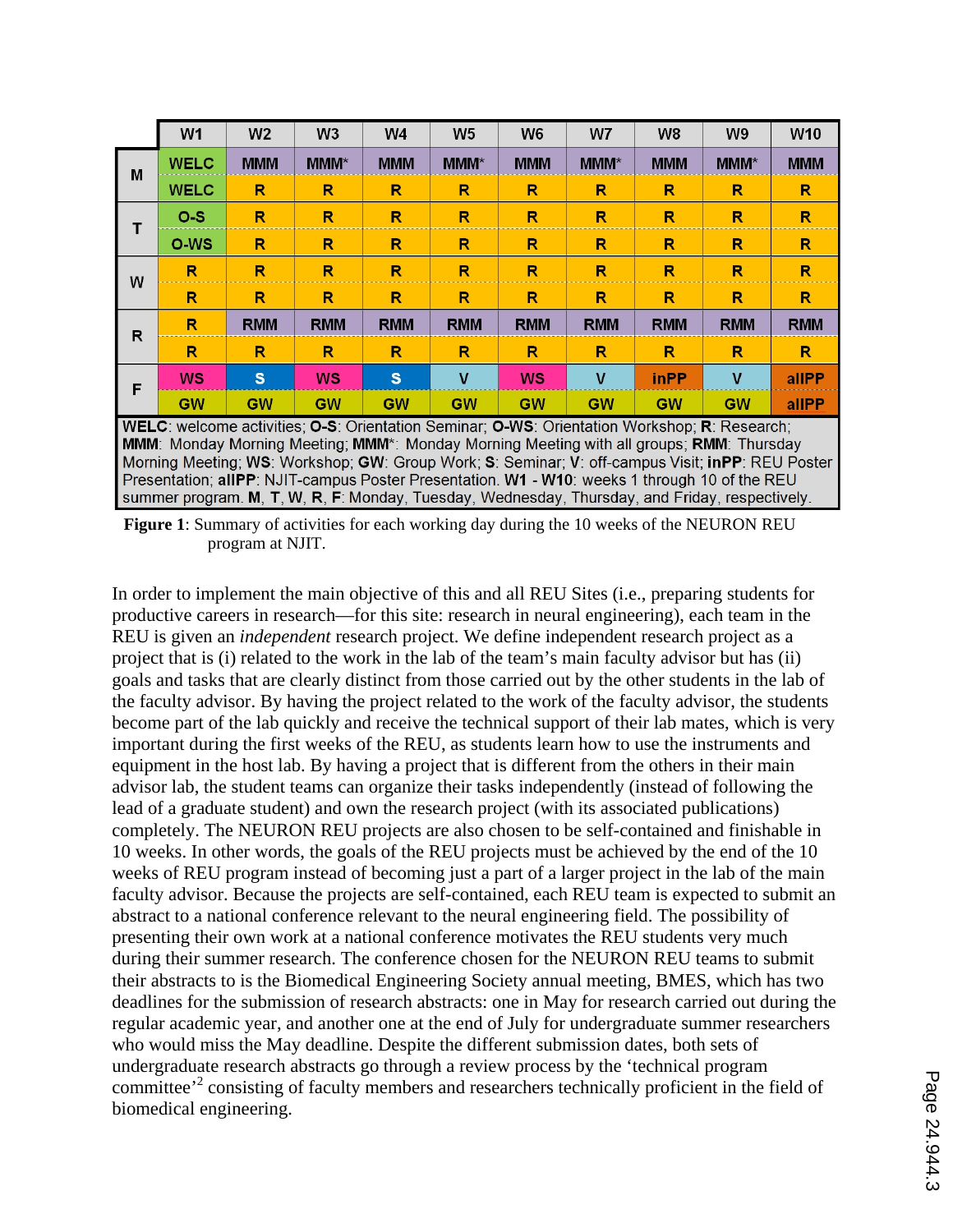Publications (including conference abstracts) are the standardly accepted factor to assess the success of professional researchers. Because the main objective of REU sites is to prepare students for productive careers in research, the submission and acceptance of abstracts—written by the students about their own research—is of the utmost relevance in assessing the success of the NEURON REU program. In other words, the REU structure and formal assessment presented here consists of quantifying success through indicators of productivity similar to those of professional researchers. Additional, more traditional assessment tools, which are not within the scope of this paper, are also being used in the NEURON  $REU<sup>3</sup>$ .

Establishing the production of an abstract competitive at the national (undergraduate) level as the goal for the teams imposes two main requirements to the REU schedule: (1) as much time as possible must be devoted to research, and (2) progress in the lab must translate into public communications (slides and abstract) constantly, and for the whole length of the REU program. Typically, slides and abstracts are taken care of during the last days of a research program with a selection of the results obtained during the program. Our approach, however, focuses on establishing a clear research objective for each project and requires students (and advisors) to revisit such objective over and over again, in light of the accumulated and latest results. Our approach allows students to visualize the pieces they are missing in the puzzle of their research projects; for example, we do not want to realize that a control for one of our experiments is missing the day when the abstract is due. This approach applies to REU projects the arguments presented in the classic work "Whitesides' group: writing a paper<sup>4</sup>."

The weekly schedule of the NEURO REU (Figure 1) includes time for research in the lab (orange, **R**), workshops with the basics on oral and written research communication (pink, **WS**), visits to local industries (light blue, **V**), a mock poster presentation (brown, **inPP**), and a campuswide poster presentation (brown, **allPP**). Note that the first two days of the program (green: **WELC**, **O-S**, **O-WS**) are dedicated to welcoming the students to campus, introducing them to the resources (gym, library, etc.) available for them, and getting their student identification cards and network usernames. Additionally, REU students have times scheduled for weekly meetings: one on Monday morning (**MMM**) to discuss the evolvements of the previous week—either with the whole REU community or with each team's lab,—one in the middle of the week (**RMM**) to work on the research projects from the communication perspective—with the author and, if available, other faculty and graduate students,—and one at the end of the week—with the team members—to prepare the presentation for Monday. These pre-scheduled meetings are not supposed to substitute, but instead to add to the informal conversations during the week with lab mates, graduate coach, and faculty advisor(s).

Despite the regularity of the weekly schedule, the goals of the tasks for each week change as the research project progresses, as schematized in Figure 2. During the first week students are required to familiarize themselves with the project, via paper reading and conversations with their lab mates and faculty advisor, and present the project succinctly at the MMM of the second week. By the beginning of the third week, students are requested to provide a project timeline, with milestones and task distribution between team members. Oral presentations and abstracts make it possible to analyze the progress of the research project throughout the weeks and identify any modifications required in the project description and/or timeline—e.g., an unpredicted tool limitation or the damage to a piece of equipment—as well as needed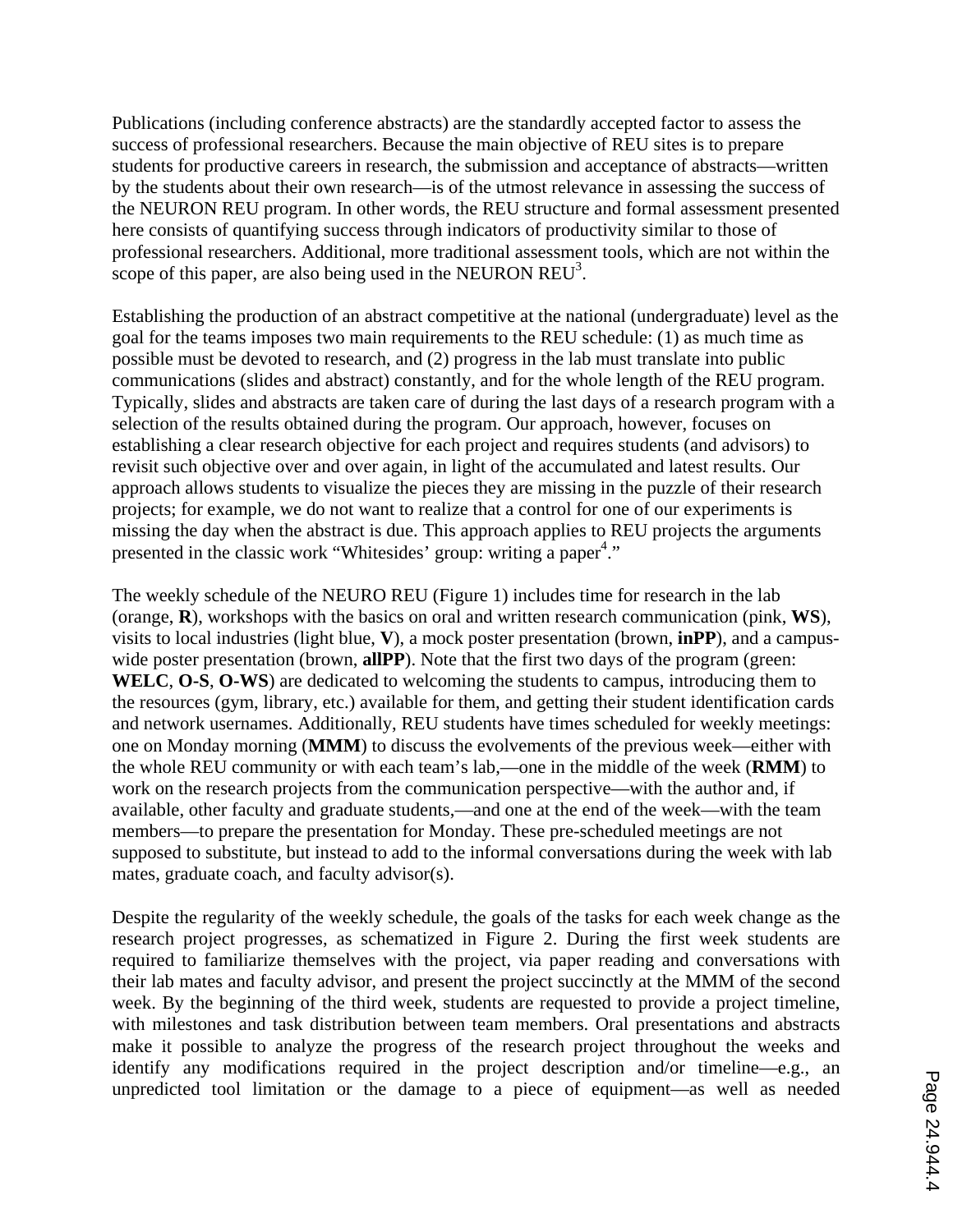

**Figure 2**: Sequence of partial and final goals along the 10-week NEURON REU program at NJIT.

administrative actions—e.g., reporting an invention disclosure or requiring an Institutional Review Board (IRB) approval. During the last three weeks, a mock poster presentation is scheduled before the real one with the rest of the undergraduate summer researchers in campus.

As an additional tool for coordinating the research tasks in the NEURON REU, we use a webbased, freely available educational tool—namely, a *wiki*—as a collaborative, interactive, remotely accessible electronic lab notebook (ELN). Wikipedia (probably the most widely known wiki) defines the term *wiki* "as a website whose users can add, modify, or delete its content [using] a web browser" by means that do not require any previous knowledge of webpage programming<sup>5</sup>. Wikis have been used previously for educational purposes, for the exchange of information between K-16 educators, and for communication between the members of research labs in higher education settings. In the search for web-based tools that would support access to an electronic lab notebook, we sought to accomplish the following goals for our NEURON REU: interactivity (to provide student-to-student and student-to-faculty interactions), real-time connectivity (to enable the synchronization of tasks between different members of one team and among teams), ease (to empower all users to benefit from the tool regardless of their web coding skills), and privacy (to avoid undesired disclosure of intellectual property). Additionally, we looked for a tool that could be easily adopted by others—for example in other summer programs. For all these reasons, we chose to set our wiki on wikispaces.com<sup>6</sup>, which provides free use of their wiki-hosting service for educators in K-16 through higher education institutions.

As illustrated by Figure 3, the NEURON REU wiki is organized into as many projects (see label 'Projects' in the middle box to left of the screen) as student teams in the program. Each project consists of an independent set of pages and files (see label 'Pages and Files' in the middle box) that each team populate according to their research results. All projects can be seen by all teams but each team can edit only their own wiki. In the lower box to the left of the screen, links to the 'REU Google Calendar,' 'REU Resources,' and 'REU Social Space' pages feature access to the Google calendar shared by everyone in the REU, to general use resources such as templates and REU logos for the posters, and to photos and details of social activities of the REU participants.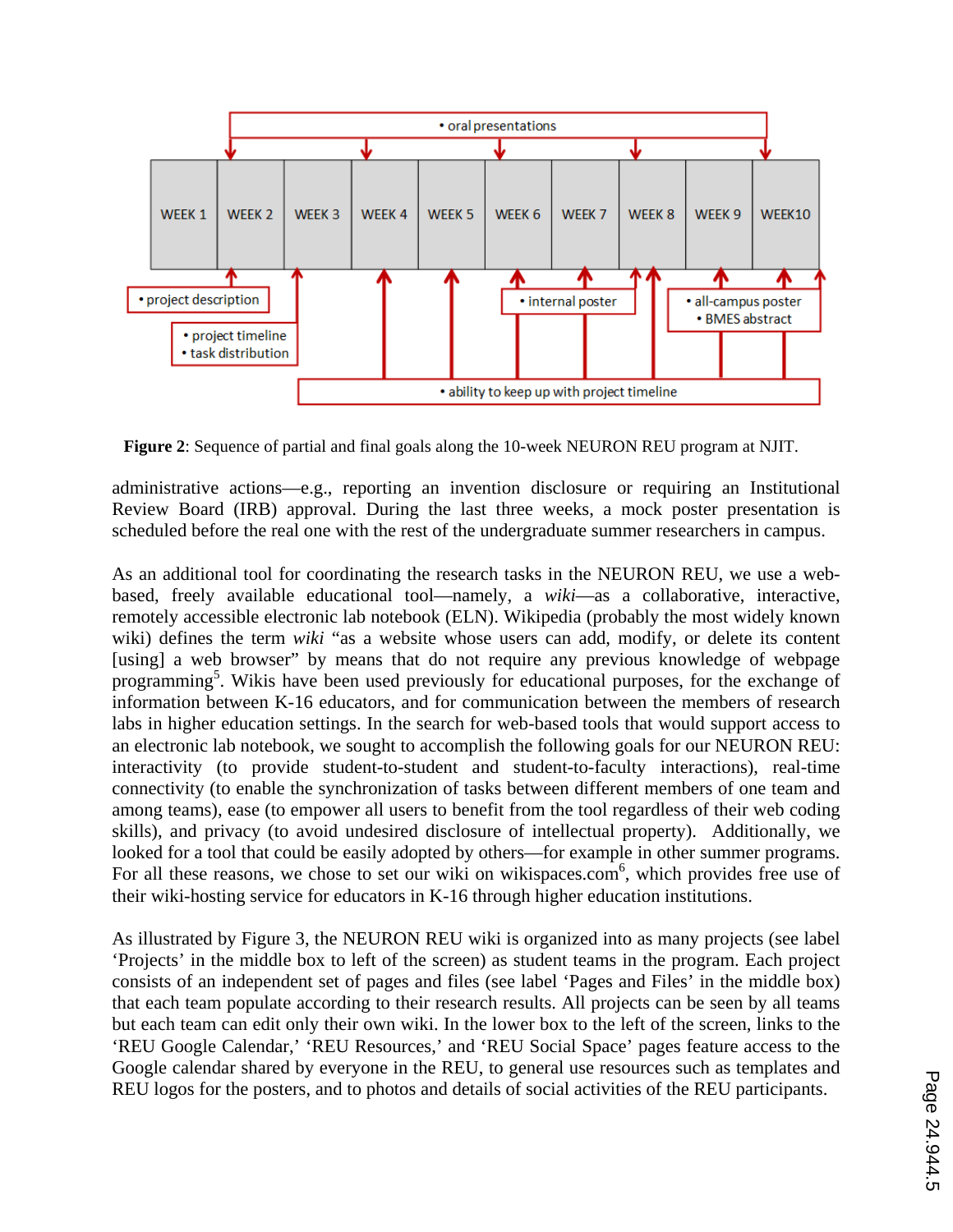|          | 0 F. raquelpc   My Wikis   Help   Sign Out |  |        |  |  |  |  |
|----------|--------------------------------------------|--|--------|--|--|--|--|
| Edit & 0 |                                            |  | ○ → 12 |  |  |  |  |



**A** Wiki Home

Projects

Members

Pages and Files

Recent Changes

※ Manage Wiki

Search Wiki

**REU Social Space** 

### Welcome to the NEURO-eNgineering REU Wiki Space

Funded by the National Science Foundation, this first REU site on Neuroengineering allows you to perform cutting-edge research in a multidisciplinary environment that integrates engineering and medicine.

Neural engineering is a rapidly growing interdisciplinary research area that takes an engineering approach to analyze, understand, repair, replace, or enhance the nervous system. The research<sup>2</sup> projects offered within this REU program will target the development of solutions to neurological and rehabilitative problems such as engineering of nervous tissue for repair to rehabilitation engineering and neuromuscular control to neurological function and behavior.

#### **Links to remember**

home

NEURON REU electronic lab notebook, http://neuronreu.wikispaces.com NEURON REU website, http://neuroengineering.njit.edu & NEURON REU Facebook page, http://www.facebook.com/pages/NEURON-REU/274925162604093<sup>8</sup>



**Figure 3**: Main page of the Wiki used as the electronic, online lab notebook of the student teams in the NEURON REU.

All teams start with a fairly basic wiki structure that includes the following sections: Home, Calendar, Lab Notebook, Resources, and Team. The page 'Home' describes briefly the research project and lists the links to other sections of the project. The 'Calendar' page hosts a Google Calendar for the student team with meetings, core facility use appointments, etc. The 'Lab Notebook' is day-by-day recapitulation of the experiments and results performed and collected by the team each day. 'Resources' typically collects code scripts or software downloads that are needed by the student team in their research activities. Finally, the page 'Team' lists the names and emails of all the main members of the team: students, graduate coach, and faculty advisors. Additional to these basic sections, each student team is invited to create as many others as they see fit to their research needs. As an example, Figure 4 displays the main page of the wiki created by the students in the 2013 NEURO-BIOMATERIALS team. It is noteworthy that this team decided to create two additional sections for collecting their weekly 'Presentations' and their final 'Presentation, Abstract, and Poster.'

The *wiki-ELN* concept provides a number of benefits to the REU participants—both students and faculty members—as it allows to (i) synchronize different activities carried out simultaneously by different members of a team at different locations/labs using, for example, a smart phone, (ii) document the research progress continuously—which emphasizes the importance of reporting the research process continuously, not only when some experiment "works"—and (iii) receive and answer comments from peers, which develops student awareness of the relevance of peer review in scientific research.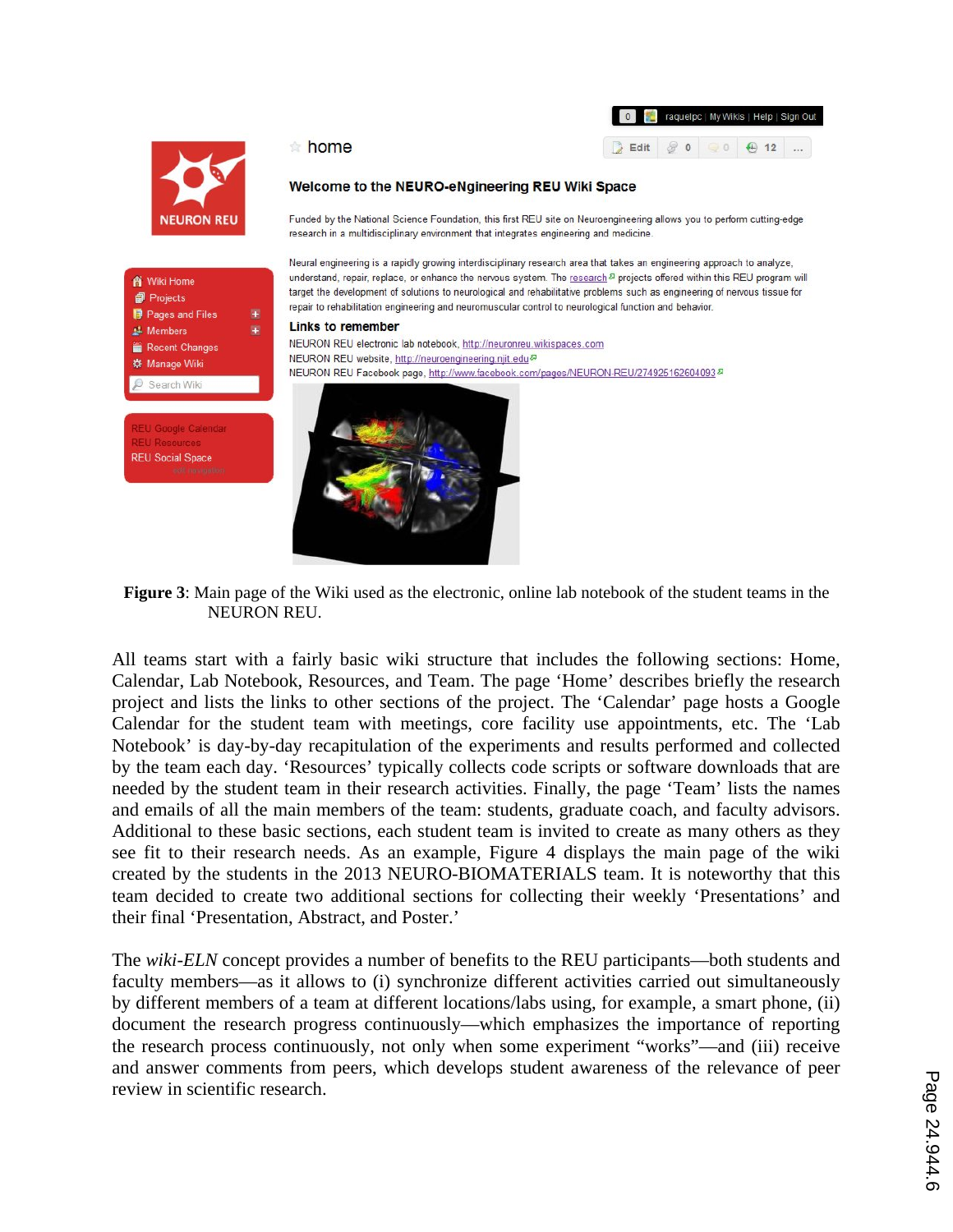

<sup>\*\*</sup> NEURO-...ials Team **@ Recent Changes ■ Pages and Files** & Members Search Project

> **Biomaterials Calendar Biomaterials LabBook Biomaterials Presentations Biomaterials Resources Biomaterials Team Neuro-Biomaterials Final** Presentation, Abstract, and

Wiki Home **A** Projects

> All Pages home

Poster

## home

## NEURO-BIOMATERIALS TEAM homepage.

### **Project Description:**

Implementation of wet spinning process to create collagen scaffolds



Dorsal root ganglia (DRG) cells plated on collagen coating during Week 3, magnification 4X, phL filter.

### Navigation:

- Neuro-Biomaterials Team
- · Neuro-Biomaterials Calendar
- · Neuro-Biomaterials Lab Notebook
- · Neuro-Biomaterials Resources
- Neuro-Biomaterials Presentations
- . Neuro-Biomaterials Final Presentation, Abstract, and Poster

**Figure 4**: Main page of the Wiki by the 2013 NEURO-BIOMATERIALS team.

All participants of the REU (students and faculty members) have welcomed the use of the wikibased electronic lab notebook (wiki-ELN). Overall, the major users of the wiki-ELN are those interacting with research results on a daily basis: that is, undergraduate students and graduate coaches. According to answers to free-response questions collected with a last-day survey, for these REU participants the wiki-ELN was key in (i) keeping all members of the team up to date about results and progress achieved by each member of the team—especially when they were not together in one location—and in (ii) recording and retaining easy access to research data. For the research advisors and the leadership of the NEURON REU program, the wiki-ELN ensures longterm retention of all data associated with the program, avoiding deletion of data by mistake by automatically keeping a copy of any file before modifying or deleting it.